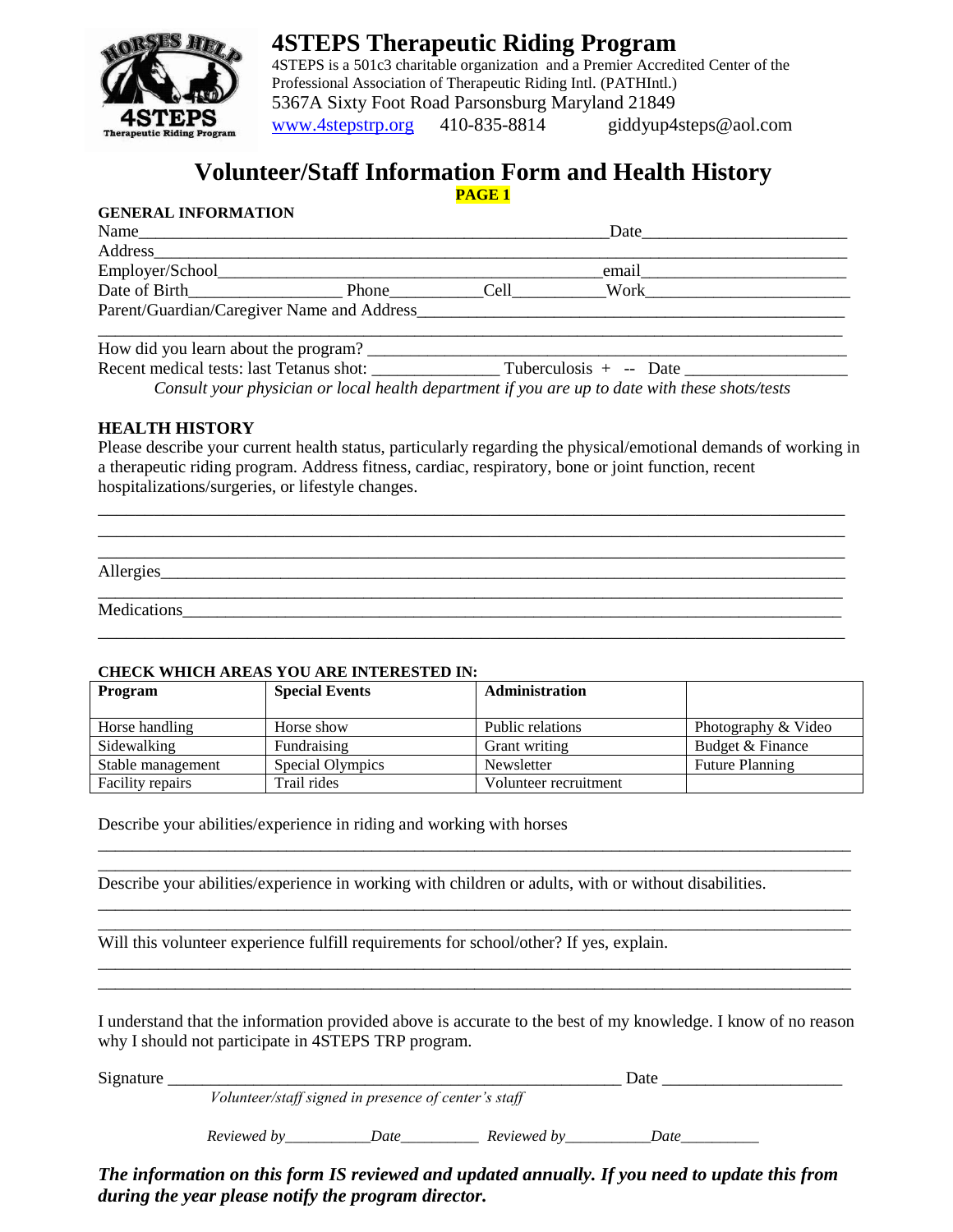

## **4STEPS Therapeutic Riding Program**

4STEPS is a 501c3 charitable organization and a Premier Accredited Center of the Professional Association of Therapeutic Riding Intl. (PATHIntl.) 5367A Sixty Foot Road Parsonsburg Maryland 21849 [www.4stepstrp.org](http://www.4stepstrp.org/) 410-835-8814 [giddyup4steps@aol.com](mailto:giddyup4steps@aol.com)

### **PAGE 2**

|                                     |                                                                                                                                                                                                                                                                      | Name and the same state of the same state of the same state of the same state of the same state of the same state of the same state of the same state of the same state of the same state of the same state of the same state |                                                                                                                                                                                                                                                                                                                                                                                                                                                                  |  |
|-------------------------------------|----------------------------------------------------------------------------------------------------------------------------------------------------------------------------------------------------------------------------------------------------------------------|-------------------------------------------------------------------------------------------------------------------------------------------------------------------------------------------------------------------------------|------------------------------------------------------------------------------------------------------------------------------------------------------------------------------------------------------------------------------------------------------------------------------------------------------------------------------------------------------------------------------------------------------------------------------------------------------------------|--|
|                                     |                                                                                                                                                                                                                                                                      |                                                                                                                                                                                                                               |                                                                                                                                                                                                                                                                                                                                                                                                                                                                  |  |
|                                     |                                                                                                                                                                                                                                                                      |                                                                                                                                                                                                                               |                                                                                                                                                                                                                                                                                                                                                                                                                                                                  |  |
| PHOTO RELEASE                       |                                                                                                                                                                                                                                                                      |                                                                                                                                                                                                                               |                                                                                                                                                                                                                                                                                                                                                                                                                                                                  |  |
| $I DO\square$<br>I DO NOT $\square$ | consent to and authorize the use and reproduction by 4STEPS TRP of any and all<br>photographs and any other audio-visual materials taken of me for promotional material,<br>educational activities, exhibitions or for any other use for the benefit of the program. |                                                                                                                                                                                                                               |                                                                                                                                                                                                                                                                                                                                                                                                                                                                  |  |
|                                     |                                                                                                                                                                                                                                                                      |                                                                                                                                                                                                                               | Date                                                                                                                                                                                                                                                                                                                                                                                                                                                             |  |
| <b>LIABILITY RELEASE</b>            |                                                                                                                                                                                                                                                                      |                                                                                                                                                                                                                               |                                                                                                                                                                                                                                                                                                                                                                                                                                                                  |  |
|                                     |                                                                                                                                                                                                                                                                      |                                                                                                                                                                                                                               | In consideration of 4STEPS TRP allowing my participation in this activity I agree to hold harmless and release<br>4STEPS TRP from legal liability except in the event of 4STEPS TRP gross and willful negligence, I shall bring<br>no claims, demands, actions and causes of action, and/or litigation, against 4STEPS TRP for any economic and<br>non-economic losses due to bodily injury, death, property damage, sustained by me in relation to the premises |  |

and operations of 4STEPS TRP, to include while learning about riding, or while riding, handling, or otherwise being near horses owned by or in the care, custody and control of 4STEPS TRP. Having received the Volunteers Manual, I UNDERSTAND THE ASSUMPTION OF RISK.

| Signature                                            | Date |  |
|------------------------------------------------------|------|--|
| Volunteer/staff                                      |      |  |
| Signature of parent/guardian/caregiver (if under 17) |      |  |
|                                                      | Date |  |
| <b>BACKGROUND INFORMATION</b>                        |      |  |
|                                                      |      |  |

| Have you ever been convicted of a crime? Y N please explain ______                                                                                                                                                                                                                                                                                                                                                                                                                                                    |
|-----------------------------------------------------------------------------------------------------------------------------------------------------------------------------------------------------------------------------------------------------------------------------------------------------------------------------------------------------------------------------------------------------------------------------------------------------------------------------------------------------------------------|
| (volunteer/staff) authorize 4STEPS TRP to receive information                                                                                                                                                                                                                                                                                                                                                                                                                                                         |
| from any law enforcement agency including police and sheriff's department, of this state or any other state or federal<br>government, pertaining to any convictions I may have had including convictions for crimes committed upon children.<br>I understand that such access is for the purpose of considering my application as a volunteer and that I expressly DO<br>NOT authorize 4STEPS TRP to disseminate this information in any way to any other individual, group, agency,<br>organization, or corporation. |
| Signature<br>Date and the same state of the same state of the same state of the same state of the same state of the same state of the same state of the same state of the same state of the same state of the same state of the same state                                                                                                                                                                                                                                                                            |
|                                                                                                                                                                                                                                                                                                                                                                                                                                                                                                                       |

**CURRENT DRIVER'S LICENSE** Y N License Number \_\_\_\_\_\_\_\_\_\_\_\_\_\_\_\_\_\_\_\_\_\_\_\_\_\_\_\_STATE\_\_\_\_\_\_\_\_

### **CONFIDENTIALITY AGREEMENT**

I understand that all information (written and verbal) about participants at 4STEPS TRP is confidential and will not be shared with anyone without the express written consent of the participant and their parent/guardian/caregiver in the case of a minor.

| Signature |             |                 |             | Date |  |
|-----------|-------------|-----------------|-------------|------|--|
|           |             | Volunteer/staff |             |      |  |
|           |             |                 |             |      |  |
|           | Reviewed by | Date            | Reviewed by | Date |  |

*The information on this form IS reviewed and updated annually. If you need to update this from during the year please notify the program director.*